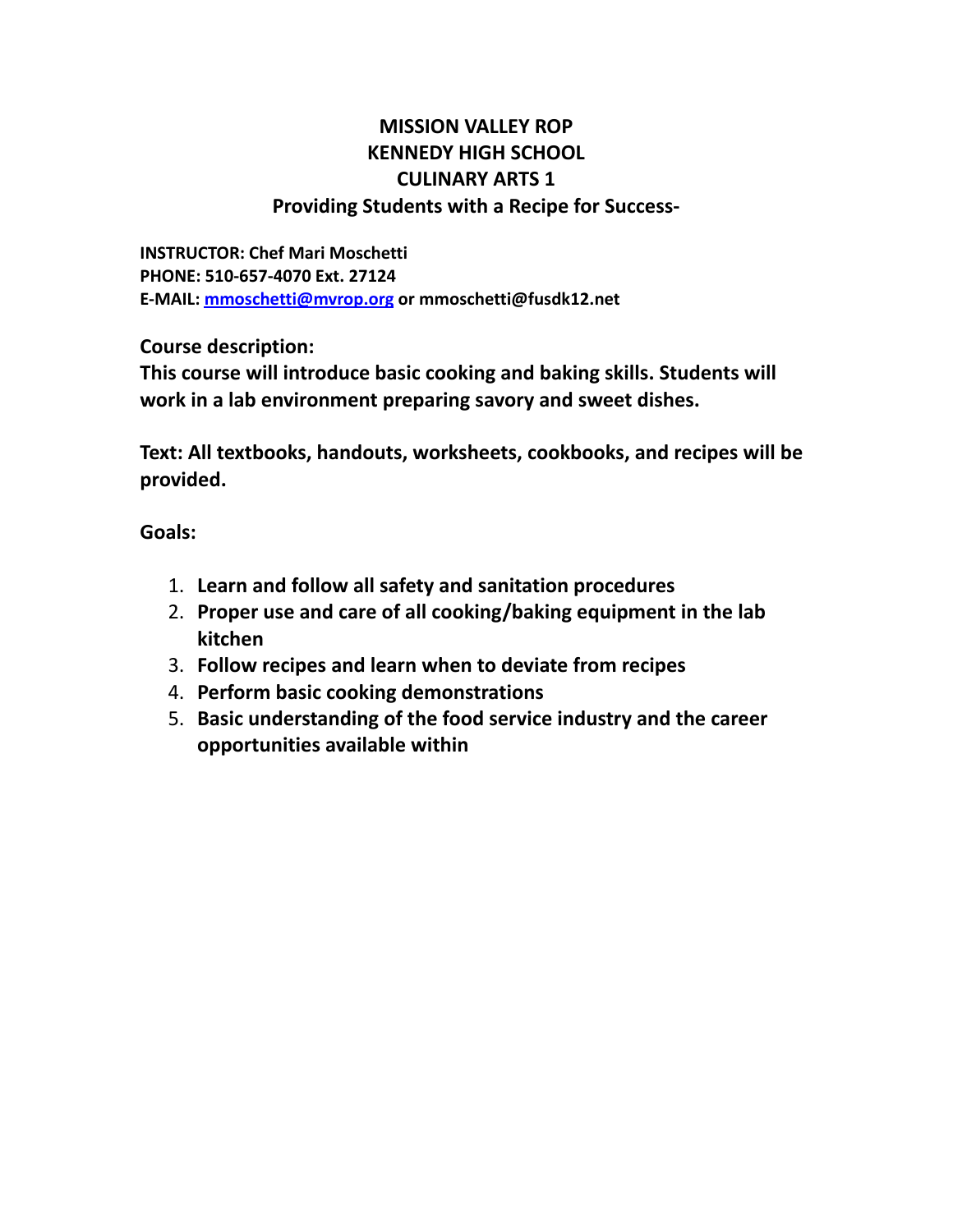**Topics we will study:**

**Food History & Culture**

**Intro to Hospitality/Careers in Industry**

**Front of the House Customer Service**

**Workplace Law**

**Sanitation and Safety**

**Green Practices**

**Knife Skills**

**Culinary Terminology**

**Baking Science, Measurements & Weights**

**Baking Ingredients & Techniques**

**Smallwares Identification**

**Cookies, Cakes & Pies**

**Yeast Dough, Quick Breads, Muffins & Scones**

**Breakfast Cookery**

**Baking Cooking Techniques**

**Herbs and Spices**

**Stocks, Soups & Sauces**

**Meat & Poultry Identification and Fabrication**

**Purchasing & Food Costing**

**Plate Presentation**

**Nutrition**

**Employability (resume, applications, interviewing skills)**

**Assignments will be given such as:**

**Famous Chef**

**Home Cooking Project**

**Daily Sheets (goals, planning, math, hot topic, journal and reflection)**

**Portfolio**

**Weekly Lab Assignments (hands on cooking)**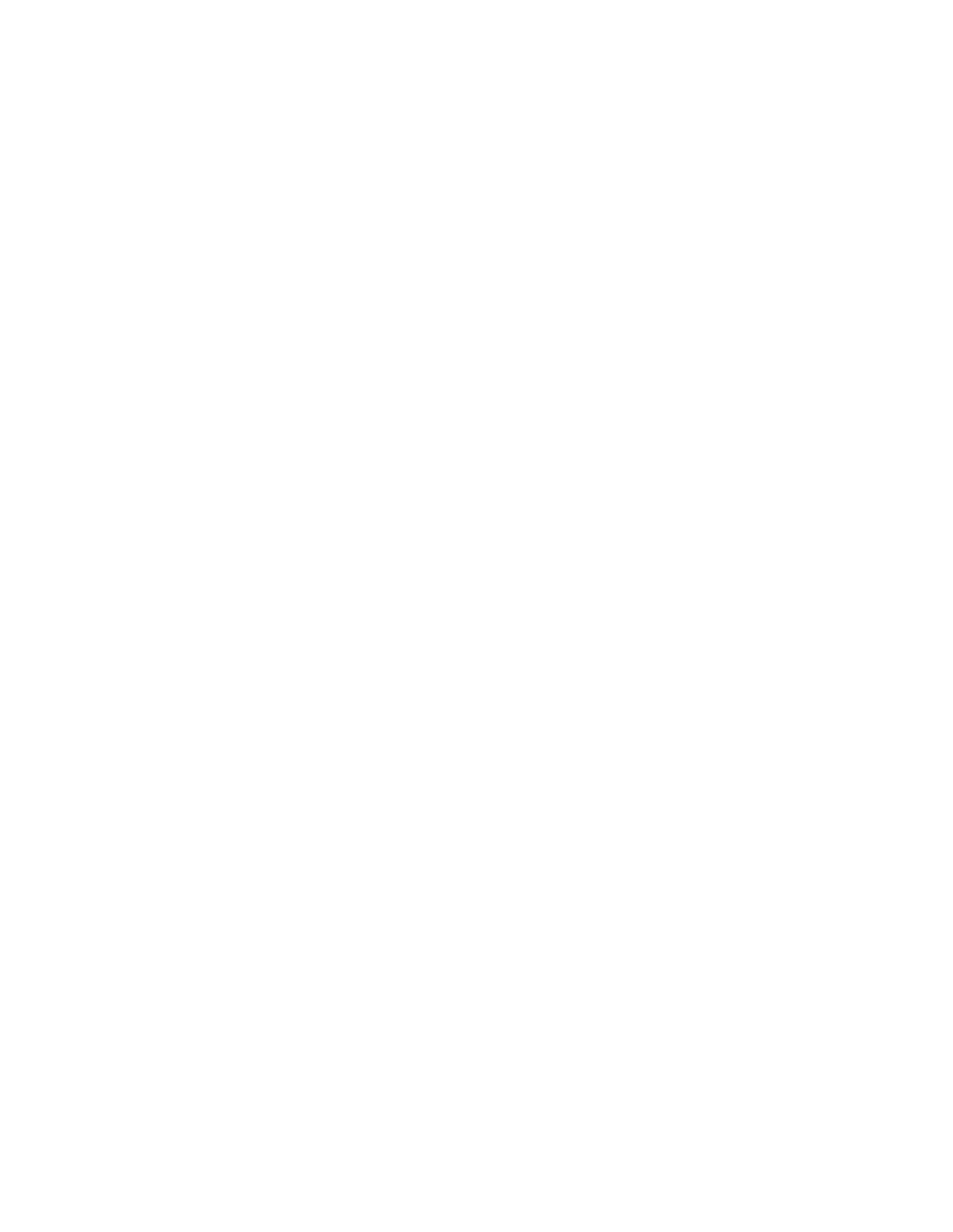**Evaluation is based on the following: Lab Projects Tests and Quizzes Attendance Assignments Homework Clean – Up- Each time you or your assigned group cooks, you must clean. If all equipment and your working area are not clean when you leave, the entire group loses points – NO EXCUSES!!!!!!**

**A Student Portfolio is required for the Mission Valley ROP. Students completing the class (with a grade C or better) will receive a certificate of completion and verification of the skills they mastered. Also, students will be trained on how to properly fill out an application, complete a resume and provide at least 1 visual example of their work in the class.**

**Grading Policy: Lab Work and Class Assignments 30% Tests and Quizzes 30% Attendance, Punctuality and Work Ethic 40%**

**90%-100%= A 80%-89% = B 70%-79% = C 60%-69% = D 59% & BELOW = F If the student is failing, parents/guardians will be notified in advance of grade posting.**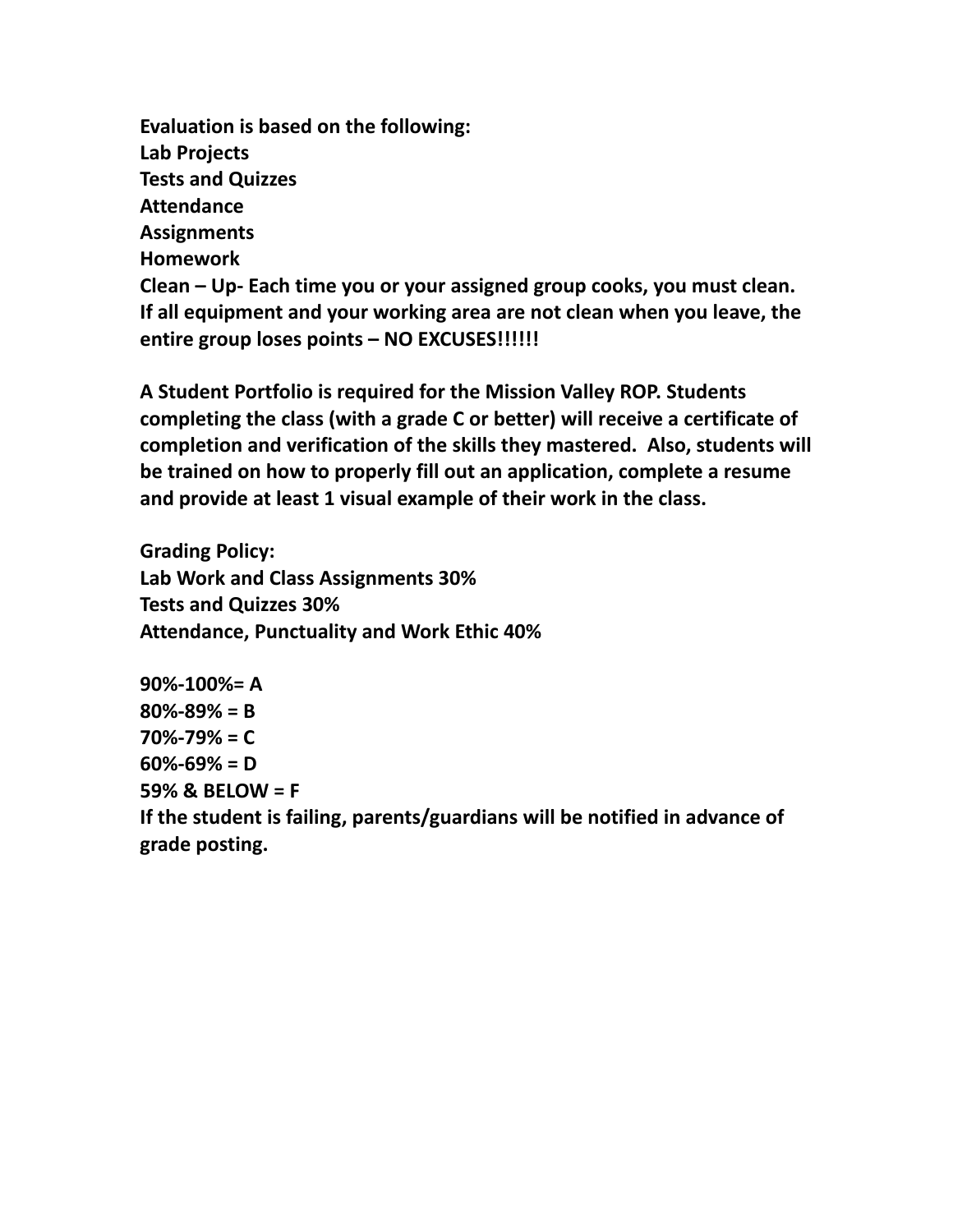## **Our Recipe for Success**

- 1. **Be on time and ready to work**
- 2. **When working as a team, work together- don't exclude any team member**
- 3. **Listen to instructions when they are given**
- 4. **Respect the instructor, classmates, equipment and kitchen**
- 5. **Adjust your voice to suit the activity**
- 6. **No electronic devices- unless given permission by Chef**
- 7. **Keep kitchens and classroom CLEAN**

**COVID/HEALTH REQUIREMENTS:**

- **All students are required to wear a mask or face covering while inside any classroom or building on campus. A mask will be provided if there is a need.**
- **All students should conduct a daily self-assessment for any signs or symptoms of illness.**
- **Students should stay home from school and school activities if they have any symptoms of an illness such as a fever, a cough, a sore throat or headache.**
- **Students should not return to school after an illness until they have been symptom free without medication for 24 hours.**

**Mission Valley ROP is committed to preparing students for the workforce. This preparation includes technical skills as well as business ethics. Mission Valley ROP does not condone cheating. Any student caught cheating on an exam or copying work from other students will be given one warning and a failing grade for that assignment. Any subsequent incident may result in termination from his/her Mission Valley ROP program, a failing grade and loss of credit.**

**If you are absent, it will be YOUR responsibility to pick up your missed work. If you need further assistance please see me and accommodations can be made.**